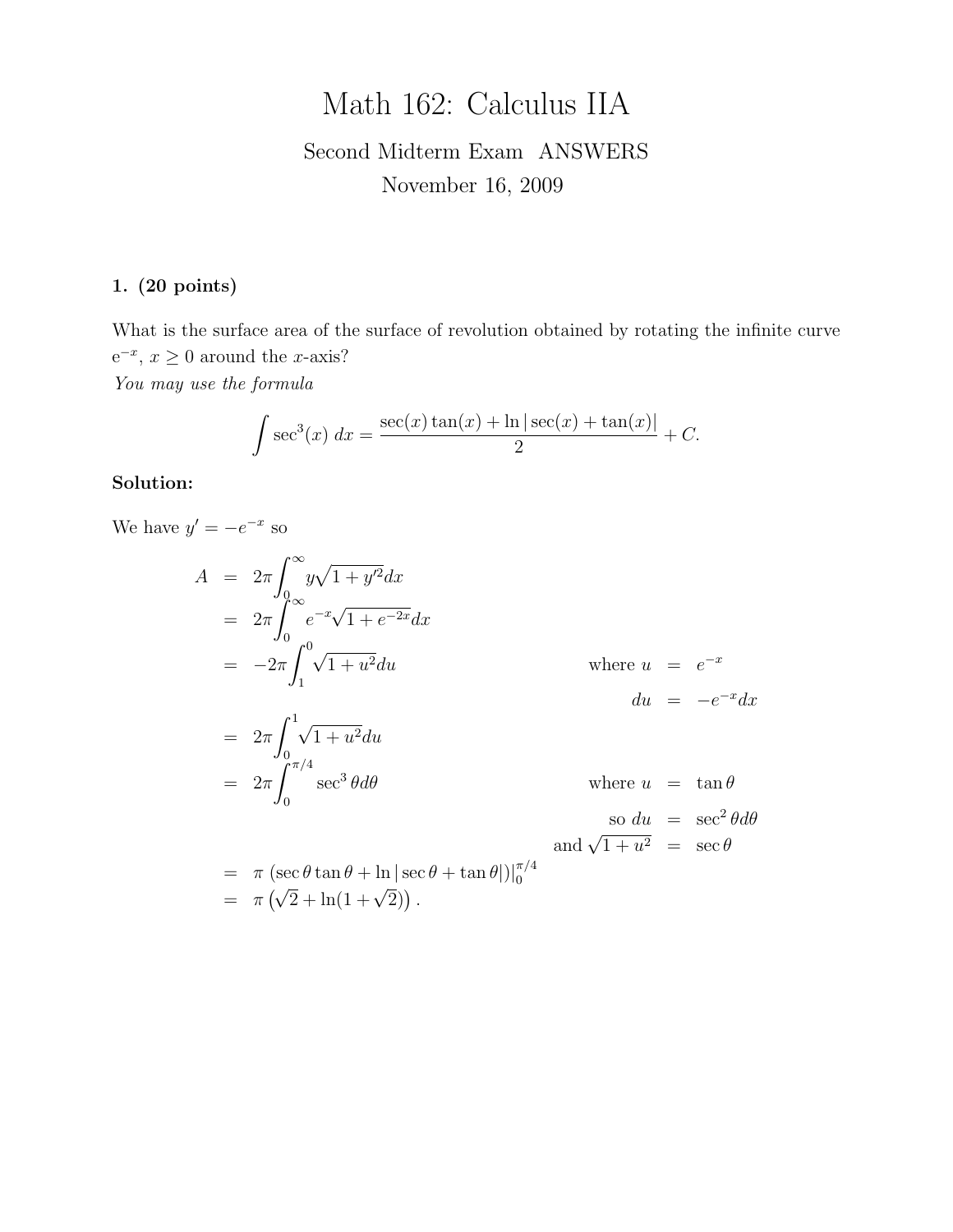Consider the parametric curve (an astroid or 4 pointed hypocycloid)  $x = \cos^3(t)$ ,  $y = \sin^3(t)$ ,  $t \in [0, 2\pi]$ .

- (a) (7 points) At what points is the tangent horizontal or vertical?
- (b) (6 points) At what points does it have slope  $\pm 1$ ?
- (c) (7 points) Find the equation of the form  $y = mx + b$  for the tangent at  $t = \frac{\pi}{4}$  $\frac{\pi}{4}$ .

Solution: (a) We have

$$
\begin{array}{rcl}\n\frac{dx}{dt} & = & -3\sin t \cos^2 t \\
\frac{dy}{dt} & = & 3\cos t \sin^2 t \\
\frac{dy}{dx} & = & -\frac{\cos t \sin^2 t}{\sin t \cos^2 t} = & -\tan t\n\end{array}
$$

The tangent line is horizontal when this derivative is 0, namely when  $t = 0$  and  $t = \pi$ . The tangent line is vertical when the derivative is undefined, namely at  $t = \pi/2$  and  $t = 3\pi/2$ .

**Solution:** (b) The slope of the tangent line is  $\pm 1$  when  $t = \pi/4$ ,  $3\pi/4$ ,  $5\pi/4$  and  $7\pi/4$ .

**Solution:** (c) At  $t = \pi/4$  we have  $x = y =$ √  $2/4$  and  $dy/dx = -1$ , so the equation for the tangent line is

$$
\frac{y - \sqrt{2}/4}{x - \sqrt{2}/4} = -1
$$
  
\n
$$
y - \sqrt{2}/4 = -(x - \sqrt{2}/4)
$$
  
\n
$$
= -x + \sqrt{2}/4
$$
  
\n
$$
y = -x + \sqrt{2}/2.
$$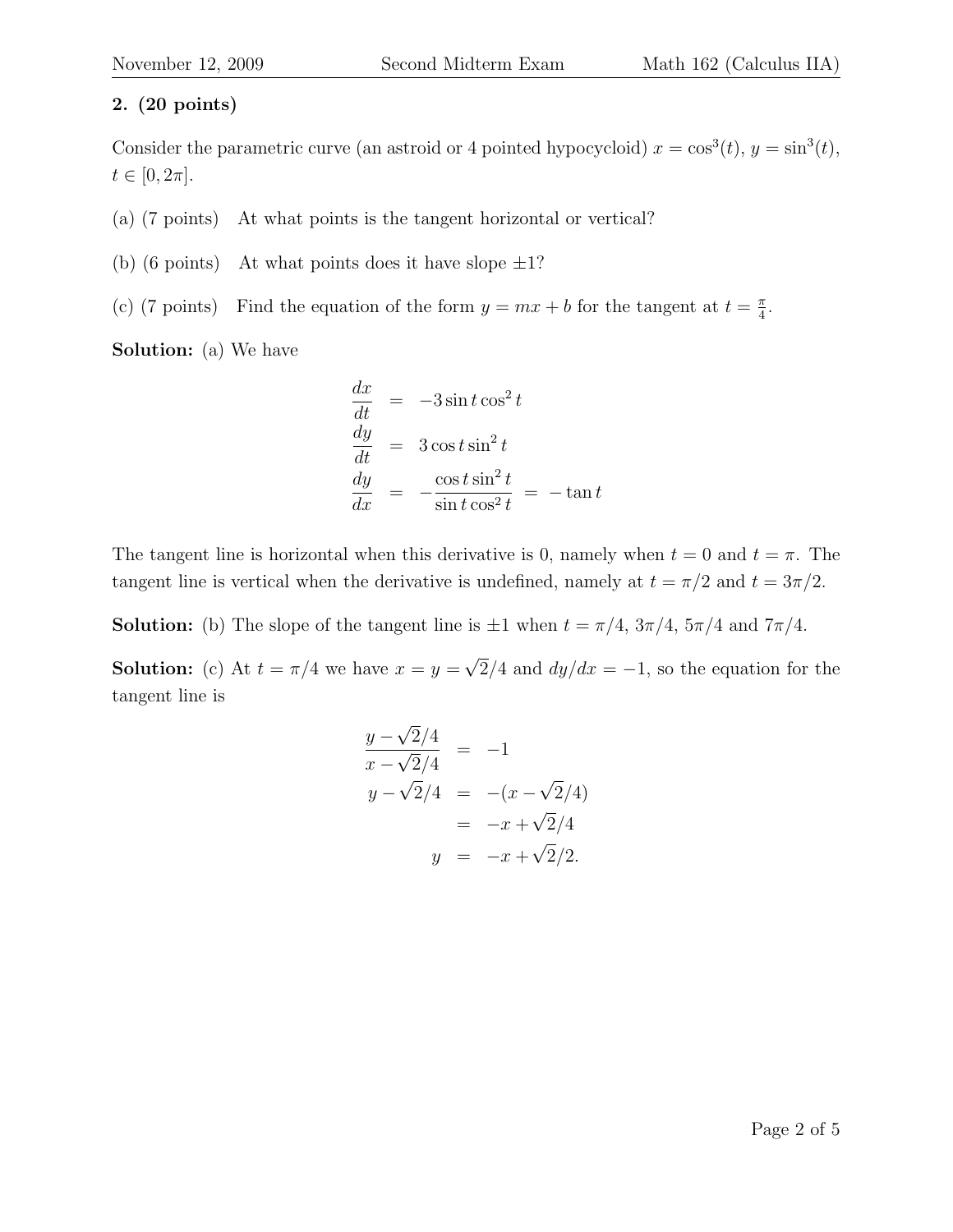Find the arc length of the cycloid  $x = r(t - \sin(t))$  and  $y = r(1 - \cos(t))$ , for  $0 \le t \le 2\pi$ .

Solution:We have

$$
\frac{dx}{dt} = r(1 - \cos t)
$$
\n
$$
\frac{dy}{dt} = r \sin t
$$
\n
$$
\left(\frac{ds}{dt}\right)^2 = \left(\frac{dx}{dt}\right)^2 + \left(\frac{dy}{dt}\right)^2
$$
\n
$$
= r^2 \left((1 - \cos t)^2 + \sin^2 t\right)
$$
\n
$$
= r^2 \left(1 - 2\cos t + \cos^2 t + \sin^2 t\right)
$$
\n
$$
= 2r^2 \left(1 - \cos t\right)
$$
\n
$$
\frac{ds}{dt} = 2r\sqrt{\frac{1 - \cos t}{2}}
$$
\n
$$
= 2r \sin(t/2),
$$

so the arc length is

$$
s = \int_0^{2\pi} 2r \sin(t/2) dt
$$
  
=  $4r \int_0^{\pi} \sin u du$  where  $u = t/2$   
=  $-4r \cos u|_0^{\pi}$   
=  $8r$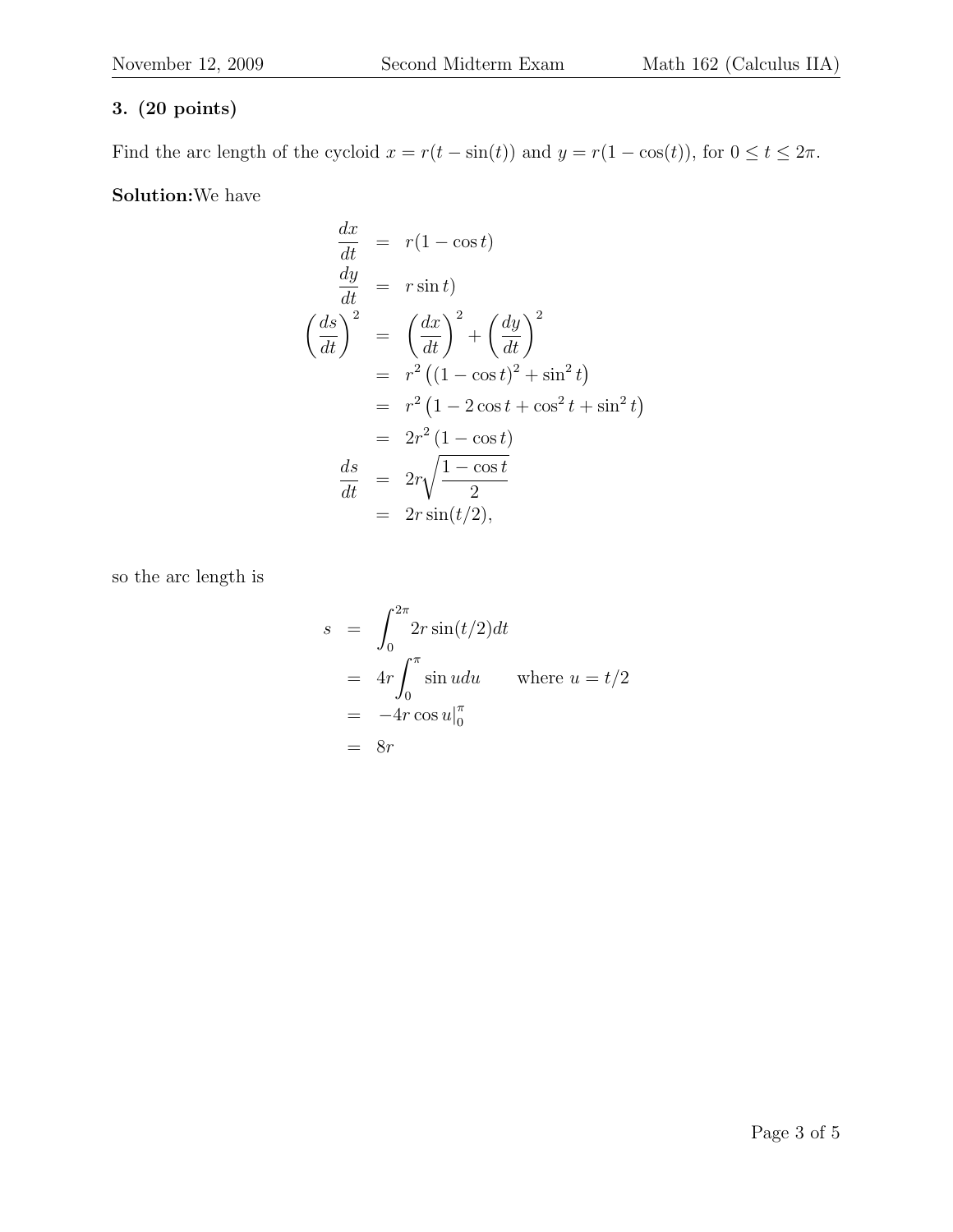Consider the logarithmic spiral  $r = e^{\theta}, \theta \ge 0$ , which can be defined parametrically by  $x = e^t \cos t$  and  $y = e^t \sin t$  with  $t = \theta$ .

(a) (10 points) Calculate the arc-length of the logarithmic spiral for  $0 \le \theta \le b$ .

(b) (10 points) Calculate the area of the region between the x-axis and the curve for  $0\leq\theta\leq\pi.$ 

Solution: (a) For the arc length we have

$$
\frac{dx}{dt} = e^t(\cos t - \sin t)
$$
\n
$$
\frac{dy}{dt} = e^t(\sin t + \cos t)
$$
\n
$$
\left(\frac{ds}{dt}\right)^2 = \left(\frac{dx}{dt}\right)^2 + \left(\frac{dy}{dt}\right)^2
$$
\n
$$
= e^{2t} \left((\cos t - \sin t)^2 + (\sin t + \cos t)^2\right)
$$
\n
$$
= e^{2t} \left((\cos^2 t - 2\cos t + \sin^2 t) + (\cos^2 t - 2\cos t + \sin^2 t)\right)
$$
\n
$$
= 2e^{2t}
$$
\n
$$
\frac{ds}{dt} = e^t\sqrt{2},
$$

so

$$
s = \sqrt{2} \int_0^b e^t dt
$$
  
=  $\sqrt{2} e^t \Big|_0^b$   
=  $\sqrt{2} (e^b - 1).$ 

Solution: (b) Using the area formula for polar coordinates, we have

$$
A = \frac{1}{2} \int_0^{\pi} r^2 d\theta
$$
  
=  $\frac{1}{2} \int_0^{\pi} e^{2\theta} d\theta$   
=  $\frac{1}{2} \frac{e^{2\theta}}{2} \Big|_0^{\pi}$   
=  $\frac{e^{2\pi} - 1}{4}$